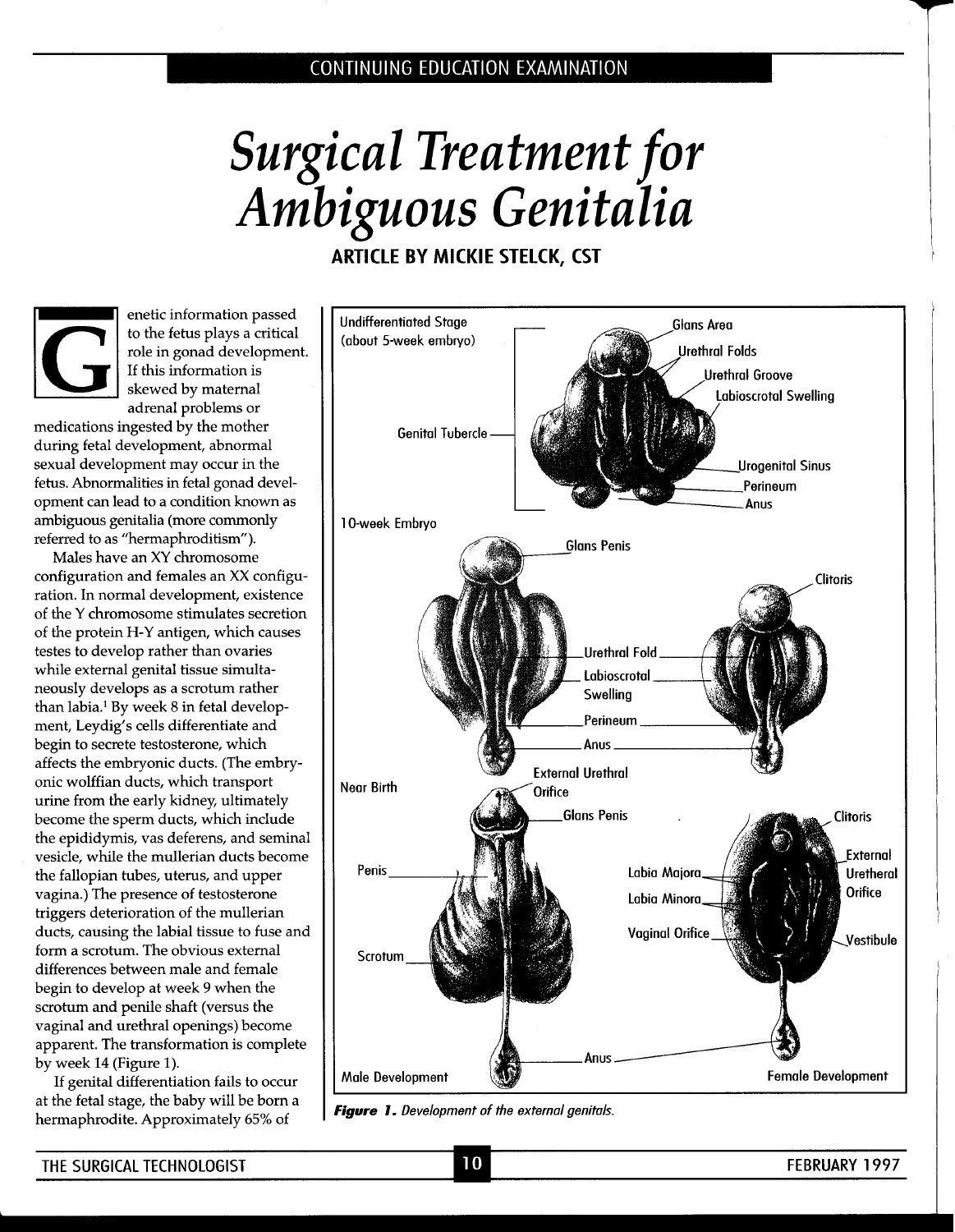**I Urogenital sinus** 



hermaphrodites have an ovotestis-a gonad with both testicular and ovarian elements. (They usually have an ovary as well.) When palpated, the ovarian section of the ovotestis feels firm while the testicular section feels soft. The ovotestis is usually found in the inguinal canal or the labioscrotal fold. Generally, 75% of hermaphrodites have enough phallic tissue to develop as a male. Most also have chordee (downward curvature of the erect penis) or hypospadias (urethral meatus on the underside of the penile shaft). At puberty, breast development occurs in as many as 88% of hemaphrodites and nearly 50% experience menstruation in the form of hematuria (blood in the urine). $2,3$ 

Variations of hermaphroditism are termed "male pseudohermaphroditism" and "female pseudohermaphroditism." The male pseudohermaphrodite has normal to low testosterone levels, normal testes, female ducts, and/or female external genitalia. The testes usually



**Figure 3.** For shaft resection, suspensory ligament and corpora cavernosa are exposed.

Leydig's cells differentiate and begin regulation of fluid and electrolytes) **to secrete testosterone, which affects** may also cause renal dysfunction **the embryonic ducts.** 

tion, increased muscle mass, and phallic growth. However, less facial hair is present, and the temporal hairline recedes less than in a normal male. Additionally, pubic and axillary hair may not develop. The labia remain immature in appearance, and the vagina ends in a blind pouch.

Female pseudohermaphrodites often exhibit normal ovaries as well as ambiguous male external genitalia. Excessive adrenal enzyme secretion, which results from a tumor in the adrenal gland or on an ovary in utero, leads to development of the male characteristics exhibited in

descend by puberty, and voice change female pseudohermaphroditism. Abnor-<br>may occur, along with scrotal pigmenta-<br>discretion of glucocorticoids mal adrenal secretion of glucocorticoids

(hormones that protect against stress and affect protein and **By week 8 in fetal development,** and a carbohydrate metabolism) or **By week 8 in fetal development,** and hypertension. Treating a pregnant woman with stilbestrol to prevent miscarriage has also been maphroditism in the fetus.

#### **Diagnosis**

Because normal physical and psychological development requires certainty about sexual identity, diagnosis and surgical treatment of ambiguous genitalia should begin as soon as a problem is suspected. Diagnosis commences with an exploration of family history: Questioning should divulge information on infertility or genital anomalies, unexplained neonatal deaths, and adrenal abnormalities. Palpation of the infant's gonads for normal consistency-firmness for an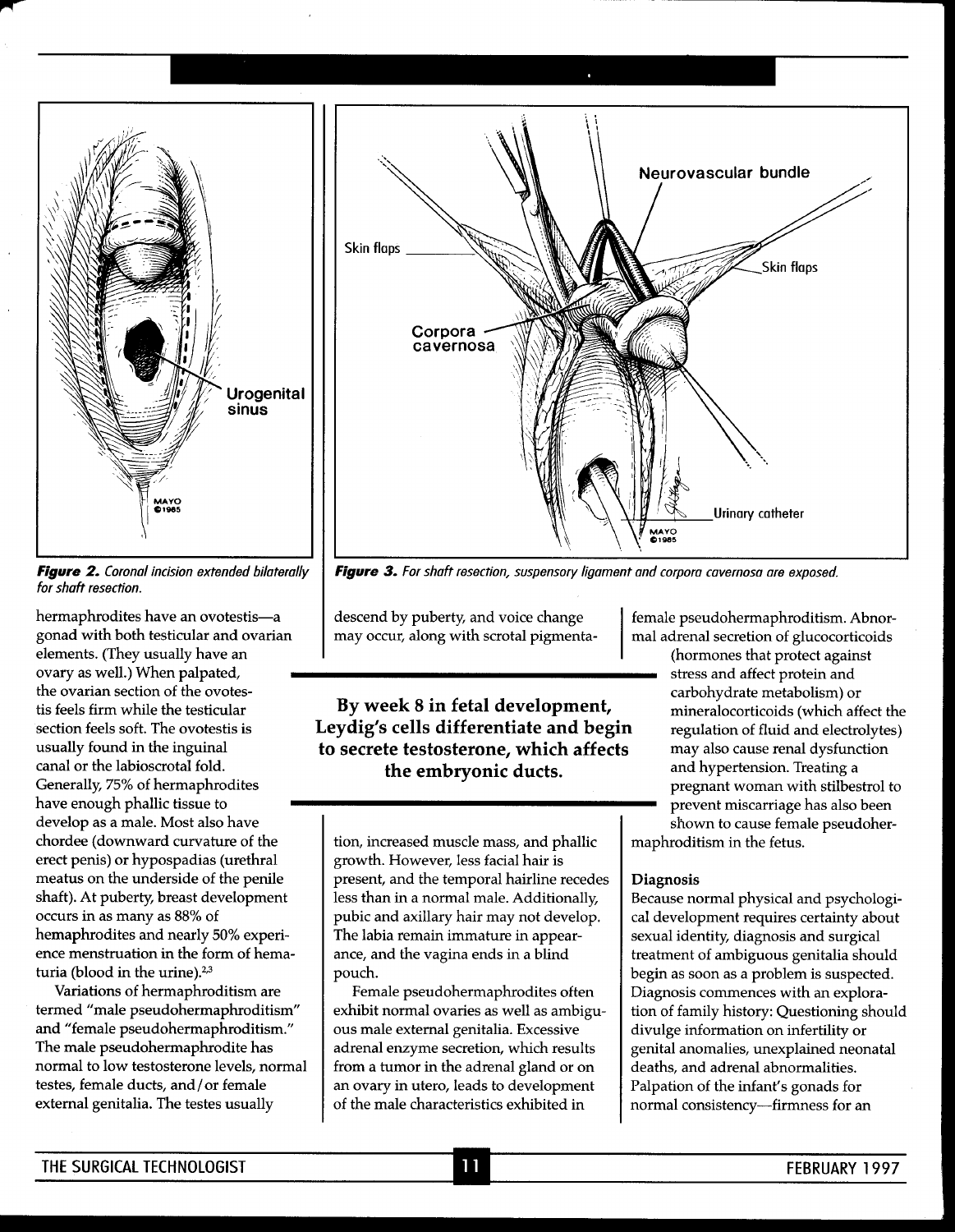

Figure 4. Removing a wedge of glans tissue to reduce its size.



**Figure 5.** Skin flaps are brought down and sutured in place to create labia.



**Figure 6.** Postoperative clitoral shaft resection.

ovary or softness for a testicle-is also crucial to initial diagnosis.

Investigation should also include performing a karyotype and abdominal ultrasound, and testing for adrenal abnormalities by checking for serum levels of 17-hydroxyprogesterone and 17 hydroxypregnenolone. Karyotypes reveal the genetic makeup of the cell-XX for female or XY for male. They may be

**If genital differentiation fails to occur at the fetal stage, the baby will be born a hermaphrodite.** 

performed on bone marrow aspirate or preferably, on cultured lymphocytes. The abdominal ultrasound will demonstrate the presence of a uterus and/ or testes in the newborn's inguinal canal. If physical examination, karyotyping, ultrasound, and serum-level testing fail to provide a definitive diagnosis, the remaining diagnostic approaches include laparoscopy (exploring the abdomen with an endoscope) or exploratory laparotomy to examine structures and biopsy the ovotestis.

1.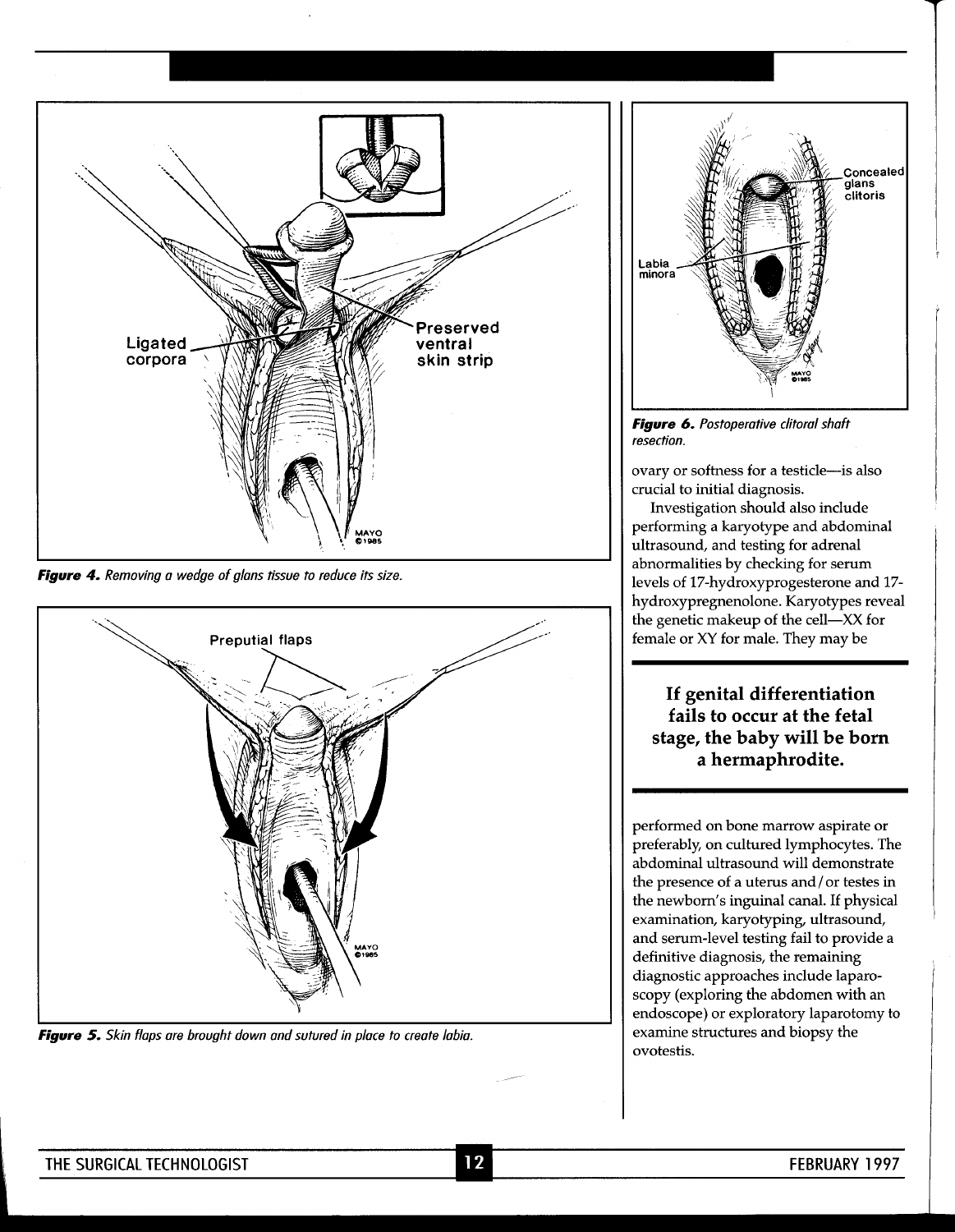## **Surgical Conversion**

Once testing has yielded conclusive results, the surgical conversion process may begin. Surgical repair should be completed before sexual awareness develops, which typically occurs at 3 years of age. Beyond this age, a sex change would be contraindicated psychologically. However, the child's awareness of the reason for surgery is generally not a concern because the surgery is often performed on newborns to alleviate parental anxieties.

When determining surgical approach, preserving fertility is considered less important than addressing cosmetic and social factors. In most cases of ambiguous genitalia, surgical separate procedure) also prove less complicated than creating male genitalia.4 (Hermaphrodites born with a uterus and ovaries are generally able to bear children.)

Preoperatively, endoscopic examination and x-ray films confirm the configuration of genitourinary structures. Cystoscopy (examination of the bladder) and vaginoscopy reveal the existence of the urethra and vagina as well as their relative position.

## *Clitoroplasty*

Three major procedures fall under the heading of clitoroplasty: clitorectomy, clitoral recession, and clitoral shaft resection. Clitoral shaft resection is the procedure of choice in more than 90% of ambiguous-genitalia cases because it results in better cosmetic and sexual function than either clitorectomy or clitoral recession.<sup>6</sup> Clitoral recession is performed in only 10% of the cases, and clitorectomies are rarely performed. All three procedures are described below; however, clitoral shaft resection is described in greater detail because it results in the most successful outcome.

Described in 1966 by R.E. Gross, MD, clitorectomies involve modifying the phallic stump, which may be accomplished as early as 3 weeks of age without significant complications. While clitorectomies generally yield good cosmetic results, they often result in diminished sexual function and sensation because the dorsal neurovascular bundle and the ventral mucosal plate of the corpus spongiosum cannot be preserved. Additionally, clitoromegaly-leaving the phallic stump unresected-may lead to painful erections at puberty.<sup>5</sup>

A technique described in 1970 by J.G. Randolph, MD, and W. Hung, MD, involves clitoral recession, which preserves the erectile tissue and the nerve block. During this procedure, the erectile

# conversion to female genitalia **Surgical repair should be completed** is used to create the labia minora.<br> **Surgical repair should be completed** is used to create the labia minora.<br> **Surgical repair should be completed** is results. Clitoroplasty and vagino-<br> **which typically occurs at 3 years of age.**  $\frac{d}{dt}$  of the ventral skin strip and sutured as a **occurs at 3 years of age.**

tissue is buried beneath the mons pubis and secured with sutures in the corporal fascia. However, the glans is left whole so it may serve as the sexual organ. This procedure is preferred when the phallic shaft is short (less than 1 cm).

In 1981, K.I. Glassberg, MD, and G. Laungani, MD, described clitoral shaft resection, which begins by placing the patient in the lithotomy (dorsosacral) position and inserting a urinary drainage catheter. If the child's diminutive size renders conventional stirrups ineffective for positioning, "frog-legging" (putting the legs in a lithotomy-like position) will allow access to the perineal area. Safety precautions must, however, be taken when securing the legs to prevent nerve damage, which can result from improper body positioning. Patients with adrenogenital syndrome will require steroid administration during surgery, which should be continued postoperatively while tapering the dosage over a 3 day period.

Once the patient is prepped, a circumferential incision is made that extends bilaterally and vertically on the coronal margin of the shaft (Figure 2 on p. 11). (The ventral skin is left intact to provide

blood circulation to the glans.) Dissection continues until the suspensory ligament and the corpora cavernosa have been exposed so they can be ligated and divided (Figure 3 on p. 11). Once the corpora cavernosa are removed, the glans is sutured against the pubic bone with nonabsorbable sutures just below the origin of the dorsal suspensor ligament. If the glans is too large, a small wedge of tissue may be removed from the dorsal aspect to achieve a better appearance (Figure 4). Should the urethra need to be shortened, some of the ventral skin may be resected, leaving the dorsal skin to supplement circulation. The preputial

skin that has been dissected offbut not resected from the phallus---<br>is used to create the labia minora. with absorbable suture (Figure 5).

Following surgery, the glans should be completely enveloped by the labia. If not, a reduction glansplasty is performed. Complications include tissue sloughing of the glans or in rare cases, glans atrophy. However, the newly created clitoris typically appears normal and responds normally to sensation (Figure 6). Figures **7** and 8, on p. 14, are examples of preoperative and postoperative cases of clitoral shaft resection.

In addition to basic pediatric softtissue instruments, special instruments for clitoroplasty include: skin hooks, Jones scissors, curved Halsted clamps, curved Iris scissors, Adson tissue forceps with teeth, Adson tissue forceps without teeth, narrow Allis clamps, and Stille scissors. Sutures include: 3-0,4-0,5-0, and 7-0 absorbable; 3-0 silk ties; and 2-0, 3-0, and 4-0 nonabsorbable.

## *Vaginoplasty*

Following clitoral modification, vaginoplasty is performed to complete the transformation to female genitalia. To prevent vaginal orifice stricture, surgeons prefer to perform vaginoplasty when the patient is close to puberty. However, in some cases, the procedure is performed earlier in life. The three major types of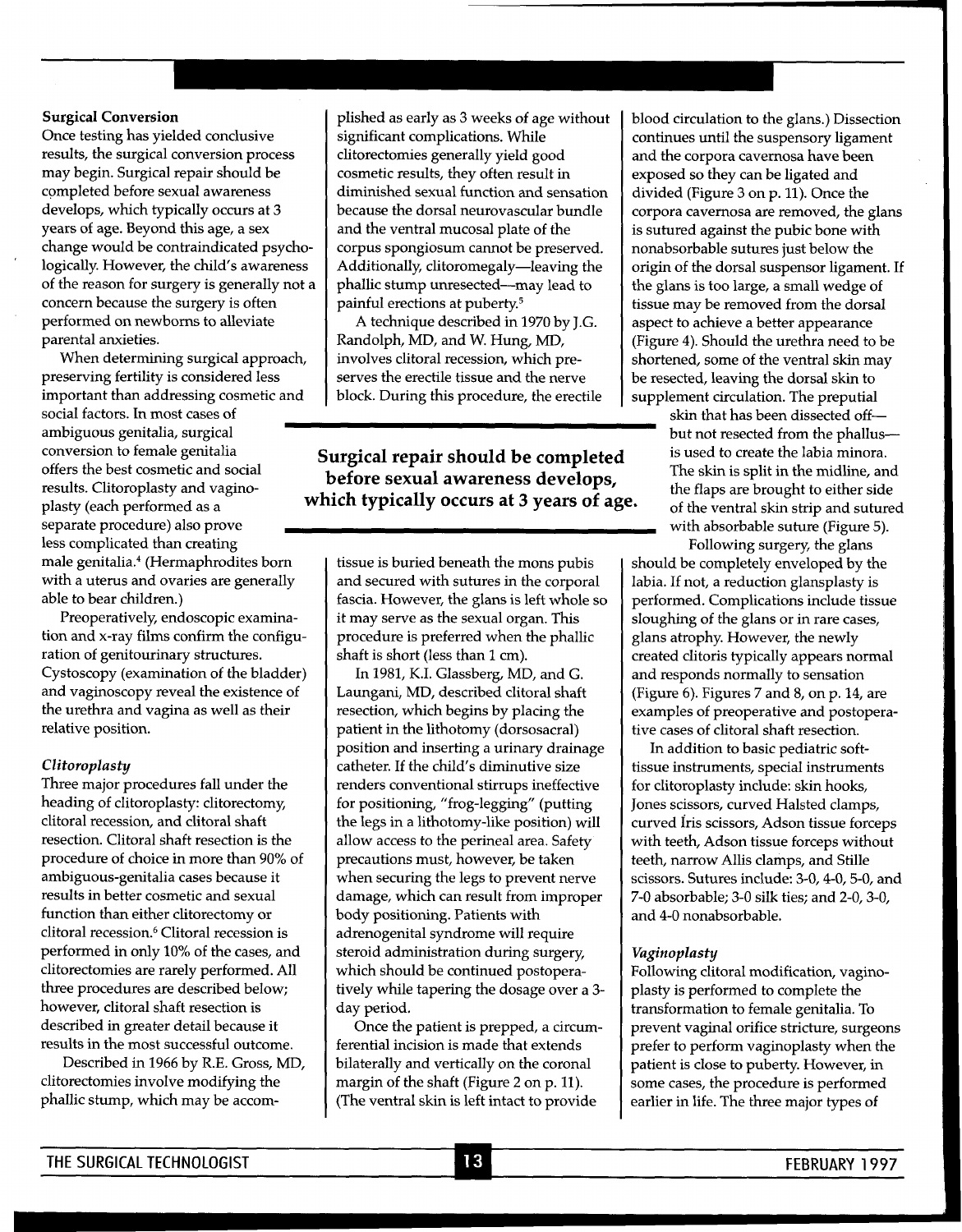

**Figure 7.** Preoperative clitoral shaft resection. **Figure 8.** Postoperative clitoral shaft resection.





**Figure 9.** A—Incision of skin over vaginal opening (cut-back vaginoplasty). B—Vaginal opening exposed and excess skin removed.

vaginoplasty include: cut-back vaginoplasty, flap vaginoplasty, and pullthrough vaginoplasty. The location of the vaginal orifice relative to the urethra will dictate the extent and type of reconstruction necessary; therefore, before scheduling surgery, the exact nature of the vaginal defect must be determined through radiography and cystoscopy.

Cut-back vaginoplasty is the least complex procedure and may be performed when the child exhibits minimal virility in the genital structures. Incision of a thin layer of skin over the vaginal opening creates an adequate entrance (Figure 9).

Flap vaginoplasty is performed when the vaginal orifice and the urethral

meatus are buried deep in the perineum. An inverted V or U incision is made in the perineum in order to create two thick vascular flaps. The lower portion of the flaps becomes the inferior aspect of the labia minora while the superior portion is sutured to the vaginal orifice. The perineal incision is extended toward the ischial tuberosities, taking care not to injure the rectum. The urogenital sinus is then incised on the posterior wall until the urethra and vagina are visible. Finally, the apex of the perineal flap is sutured into the vaginal opening 1cm to **2** cm in length using absorbable sutures (Figure 10).

> **Following clitoral modification, vaginoplasty is performed to complete the transformation to female genitalia.**

Postoperatively, the urinary catheter is removed 24 to 48 hours following surgery, and a vaginal pack is left in place for 48 hours. Two to three weeks postoperatively, careful and extensive dilatation of the new vaginal opening is begun in order to prevent skin contracture and vaginal stenosis. Dilatation is performed daily for up to 6 months using a properly sized Hegar dilator.

Pull-through vaginoplasty-the most complex vaginoplasty procedure-is indicated when the vaginal opening converges with the urethra in the area of the verumontanum or in cases of vaginal atresia (the absence of a vagina). In both cases, a vagina must be created in order for genitalia to appear normal. Though somewhat similar to flap vaginoplasty, pull-through vaginoplasty requires more extensive perineal dissection. Additionally, full-thickness flaps must be sutured in place around plastic stents to create the shape of the neovagina.

Pull-through vaginoplasty carries the risk of urinary stress incontinence if the